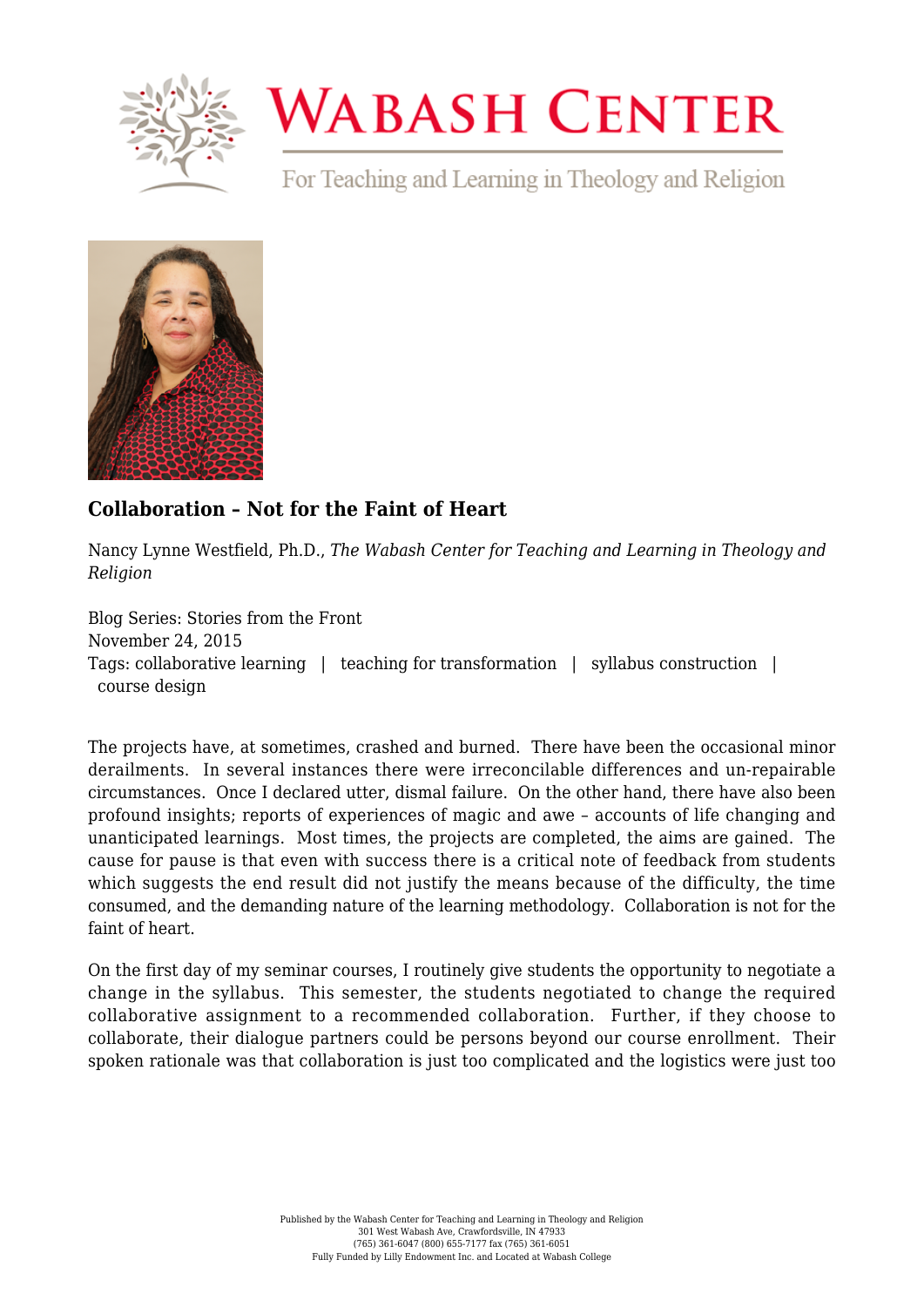demanding. I, also, suspect they did not want to risk their grade on the strength (or weakness) of a peer's efforts. I honored their request. I sympathized with their reticence. I, too, have had many occasions to collaborate on writing projects, committee work, and administrative tasks. These occasions, whether ultimately successful or not, have been overly time consuming and emotionally draining.

So I ask this very basic question: if students cannot effectively collaborate in coursework assignments, what will it mean for their abilities to collaborate in ministry? The question of collaboration by students leads directly to the question of collaboration by teachers. And then, in answering the question of collaboration by teachers, one must ask about collaboration by administration. This leads to an entire unraveling.

Should students collaborate in course work? Yes and no; only sometimes and hardly ever.

I suspect the question of collaboration would need to be the center of a huge curriculum transformation where the models of theological education are re-thought, re-designed, reengineered toward community building and relationship tending as primary modes of learning. The curriculum, to be viable, would teach as core values such notions as partnership, coalition building, and the African notion of ubuntu as well as immerse students in models of mutuality in leadership. There would need to be a clear understanding that the curriculum was shaping students into societal change agents for social justice and peace.

Collaboration seems so counter-cultural to the common motifs of lone ranger, top of the pyramid leadership, and sole proprietorship. U.S. culture prides itself on individualism - "pulling one's self up by one's own boot straps." Our government has the checks and balances of the many, but looks to the one for leadership. Our denominational structures, still bastions of patriarchy, are cautiously measured in their change even in the face of certain death. If divinity students learn from pedagogies of collaboration, will their abilities find resonance in the market place of the church and society?

Maybe we do not as much need to teach collaboration as we need to teach negotiation – similar, but different ideas. Donald Trump, like him or not, has become a cultural icon based, in large part, upon his ability to effectively swing a deal. The TV version of Trump does not make vivid the compromise, cooperation, concession, and sacrifice needed to swing the deal. I want students to meet the challenges of working for peace rather than negotiating treaties of war or deals in ministry which are self-serving and opportunistic. Maybe I need to develop course assignments which strengthen students' abilities to negotiate and ask students to report on the compromises, cooperations and concessions which enabled the deal to have buoyancy – hhmmmm.

I find less and less value in assignments which ask students to sit alone with their own thoughts and write critical essays.

I want students to move toward the enfleshment of notions which allow for penetrating